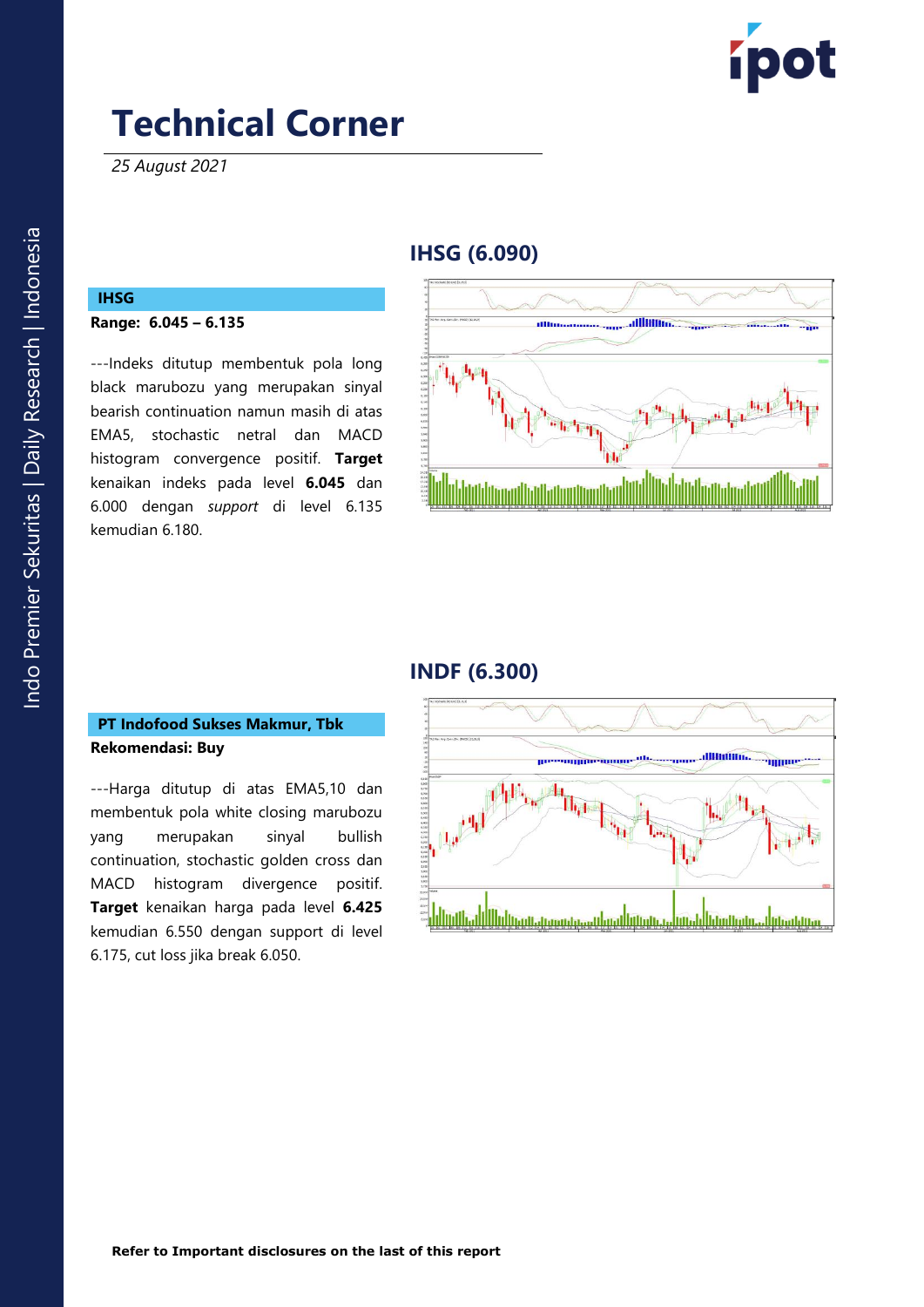

*25 August 2021*

#### **PT Japfa Comfeed Indonesia, Tbk Rekomendasi: Buy**

---Harga ditutup di atas EMA5,10 dan membentuk pola long white marubozu yang merupakan sinyal bullish continuation, stochastic netral dan MACD histogram divergence positif **Target** kenaikan harga pada level **0** kemudian 1. 890 dengan support di level 1.740, cut loss jika break 1.690.

### **JPFA ( 1 .79 0 )**



### **BBNI ( 5 . 3 2 5 )**

#### **PT Bank Negara Indonesia, Tbk Rekomendasi: Buy on Weakness**

---Harga ditutup membentuk pola small bearish candle namun masih di atas EMA10, stochastic konsisten overbought dan MACD histogram convergence positif. **Target** harga beli pada level **5.275** dengan *resist* di level 5.425 kemudian 5.525 .

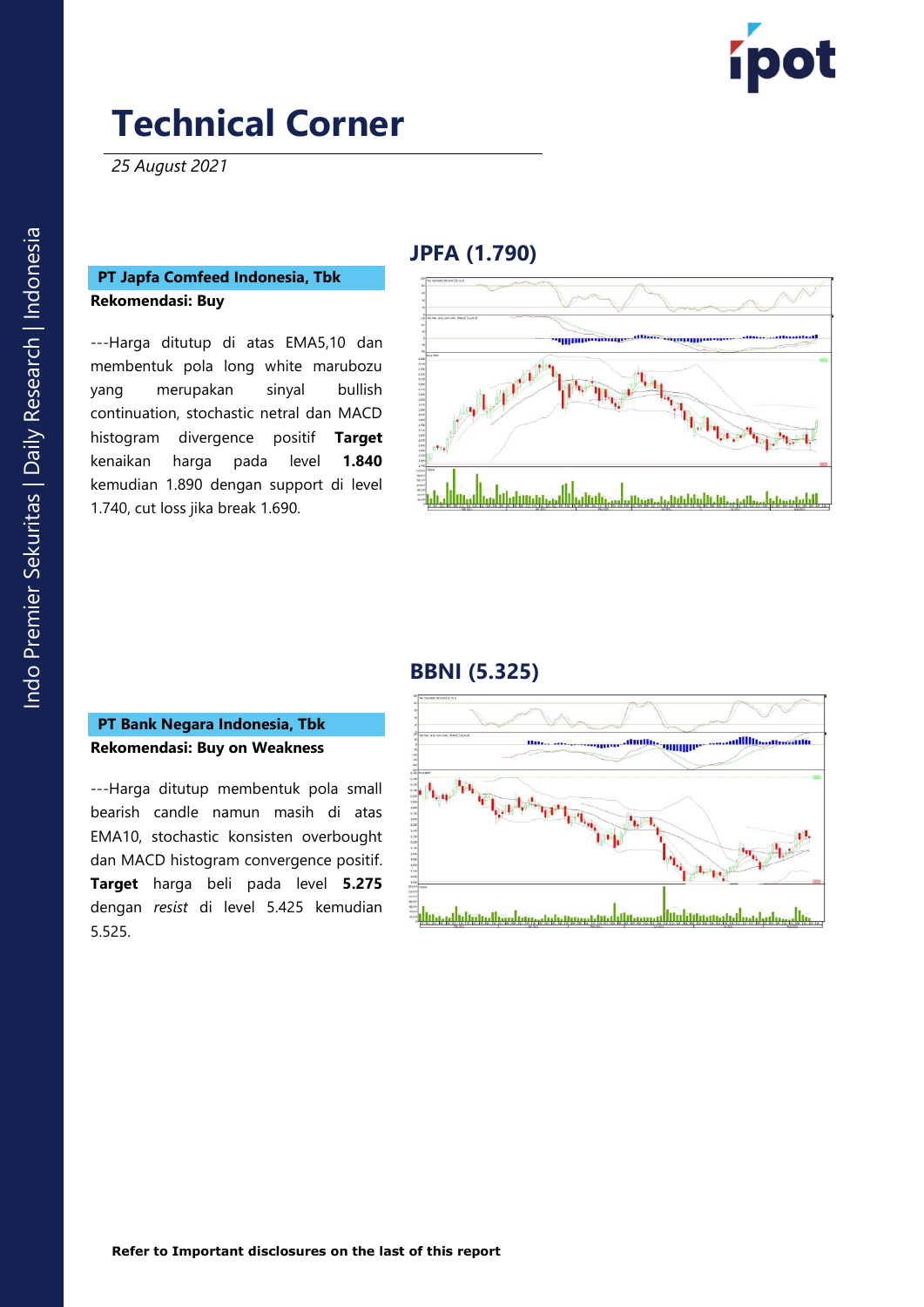

*25 August 2021*

## **TLKM (3.400 )**

#### **PT Telkom Indonesia, Tbk Rekomendasi: Buy on Weakness**

---Harga ditutup membentuk pola small bearish candle namun masih di atas EMA5,10, stochastic overbought dan MACD histogram convergence positif . **Target** harga beli pada level **3.370** dengan *resist* di level 3.440 kemudian 3.500 .



### **XIJI (554)**

#### **Syariah Premier ETF JII Rekomendasi: Buy on Weakness**

---Harga ditutup di bawah EMA5,10 dan membentuk pola long black marubozu yang merupakan sinyal bearish continuation, stochastic golden cross dan MACD bullish crossover . **Target** harga beli pada level **551** dengan *resist* di level 560 kemudian 568.

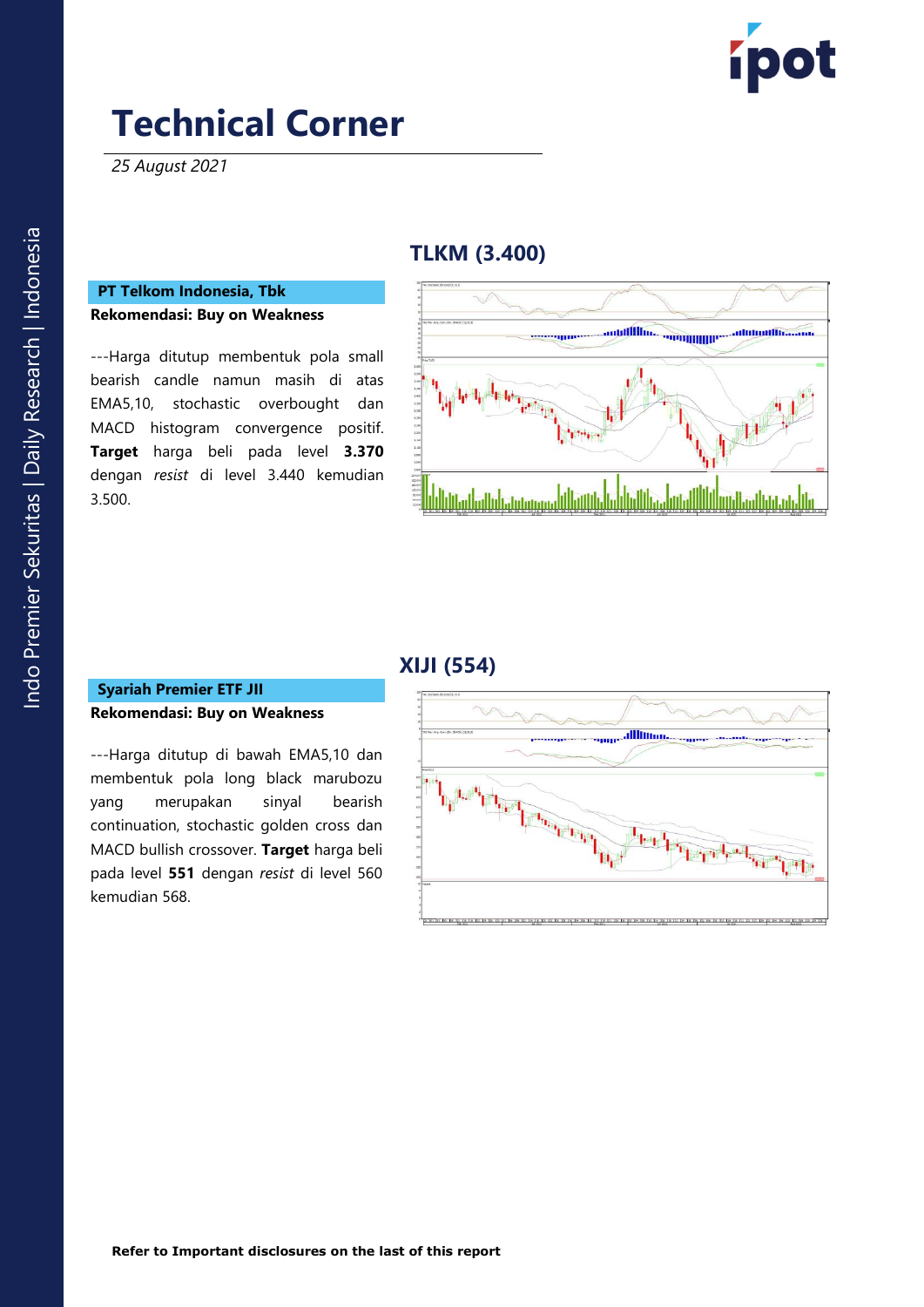

*25 August 2021*

## **XPES (343 )**

#### **Pinnacle Enhanched Sharia ETF Rekomendasi: Buy on Weakness**

---Harga ditutup di bawah EMA5,10 dan membentuk pola long black marubozu yang merupakan sinyal bearish continuation, stochastic golden cross dan MACD histogram convergence positif. **Target** harga beli pada level **341** dengan *resist* di level 346 kemudian 349.



## **XPLC (407)**

### **Pinnacle Indonesia Large Cap ETF Rekomendasi: Buy on Weakness**

---Harga ditutup membentuk pola long black marubozu yang merupakan sinyal bearish continuation namun masih di atas MA20, stochastic golden cross dan MACD histogram convergence positif. **Target**  harga beli pada level **404** dengan *resist* di level 411 kemudian 415 .